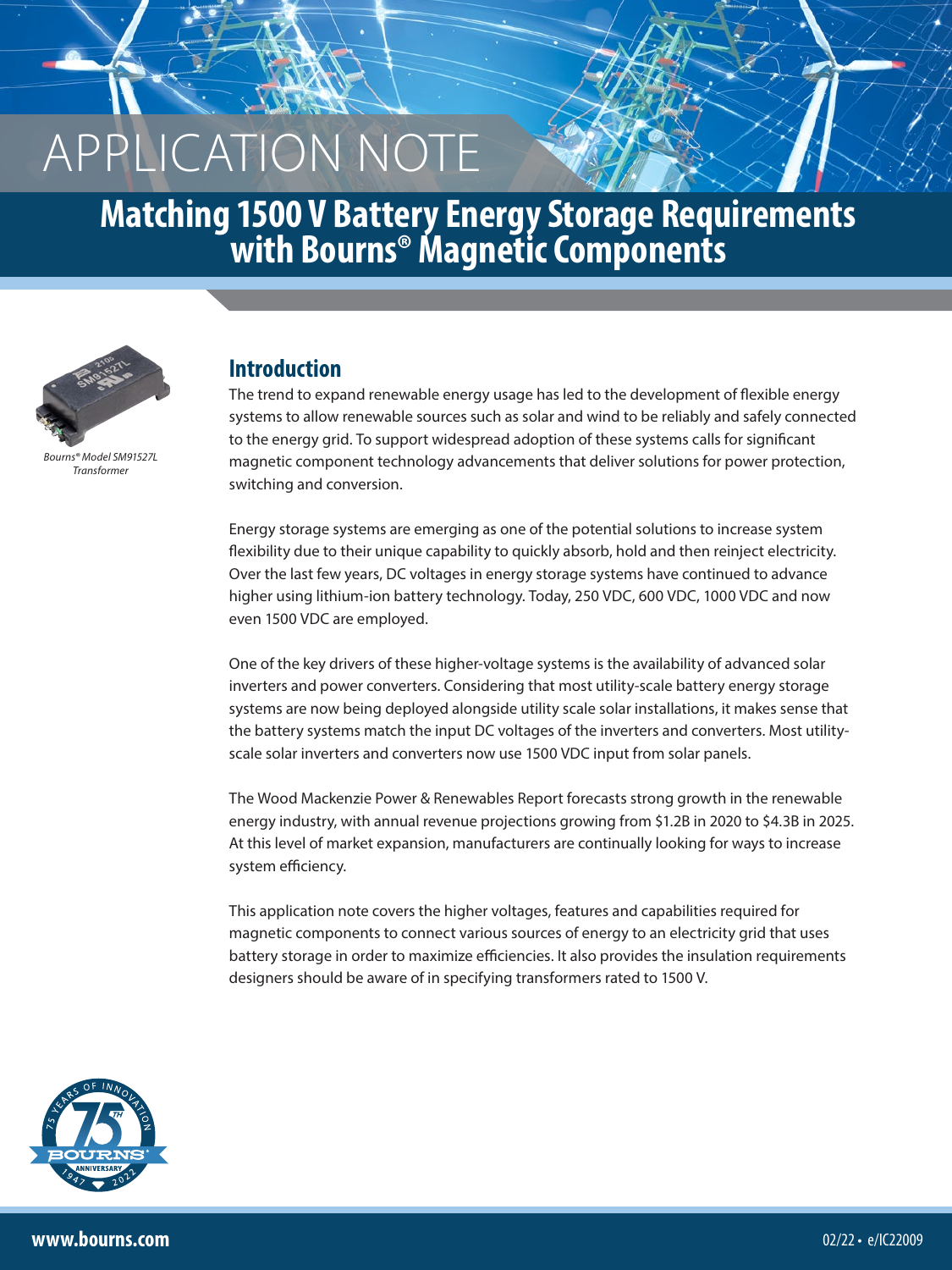**Matching 1500 V Battery Energy Storage Requirements with Bourns® Magnetic Components**



*Bourns® Model SM91527L Transformer*

#### **Components that Support Higher DC Voltages**

There are several ways energy sources can be connected to the grid such as with breakers, disconnect switches, insulation monitors, fuses and ground fault devices. Figure 1 illustrates how renewable energy systems are connected to the grid, while Figure 2 shows in more detail the placement of connected sources for battery energy storage. These systems have evolved to support higher DC voltages, which has caused additional design challenges in finding components rated at higher voltages that also provide embedded protection features.



*Figure 1.* Representation of Energy Network with Renewable Sources



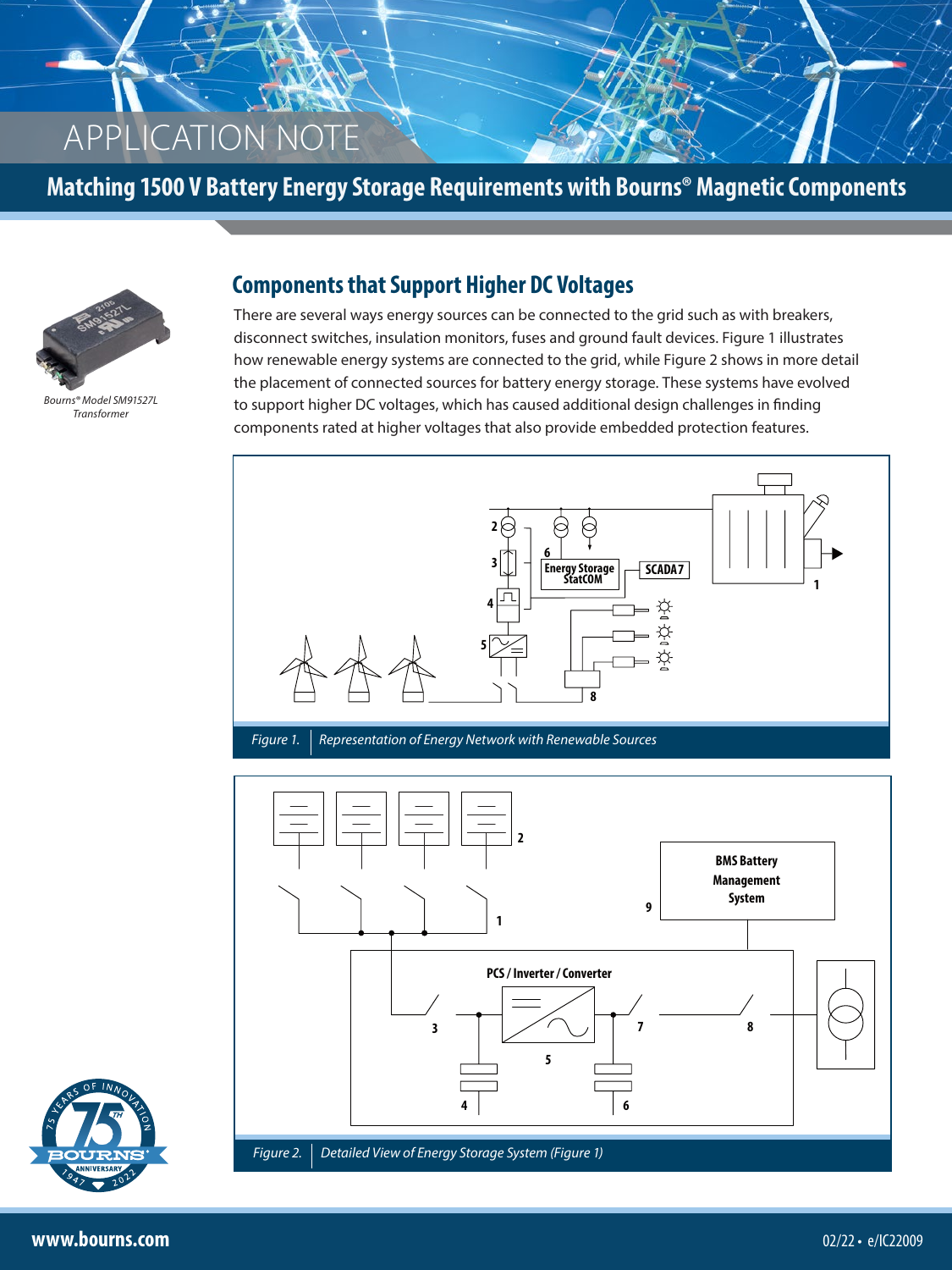### **Matching 1500 V Battery Energy Storage Requirements with Bourns® Magnetic Components**



*Bourns® Model SM91527L Transformer*

#### **Components that Support Higher DC Voltages (Continued)**

To address these concerns, Bourns has developed insulated magnetics products rated at 1500 VDC. The recently released Model SM91527L single channel signal transformer with integrated common mode choke is designed to meet the demanding isolation and EMI filter requirements on isoSPI™ communication buses in a Battery Energy Storage System (BESS). Bourns® Model SM91527L has a creepage of 15 mm between primary and secondary, allowing for use in environments requiring reinforced isolation with working voltages of 1500 V. Furthermore, Bourns' new signal transformer has UL approval, which gives designers a higher guarantee of safety.

As Figure 3 shows, this 1500 V signal transformer isolates and protects the battery management system (BMS) board isoSPI™ interface. It is important to note that the BMS interface is operating in a nonhazardous environment separate from the battery pack voltage, and at the same time, provides the necessary matching and common mode noise removal. This is so that the communications between the monitoring ICs and the central management board are also secure and uninterrupted. In addition, the features of the Model SM91527L transformer allow it to still meet isoSPI™ driver recommendations in terms of insertion loss (Max. 1.2 dB at 4 MHz) and EMI (-50 dB 1-100 MHz CMRR).



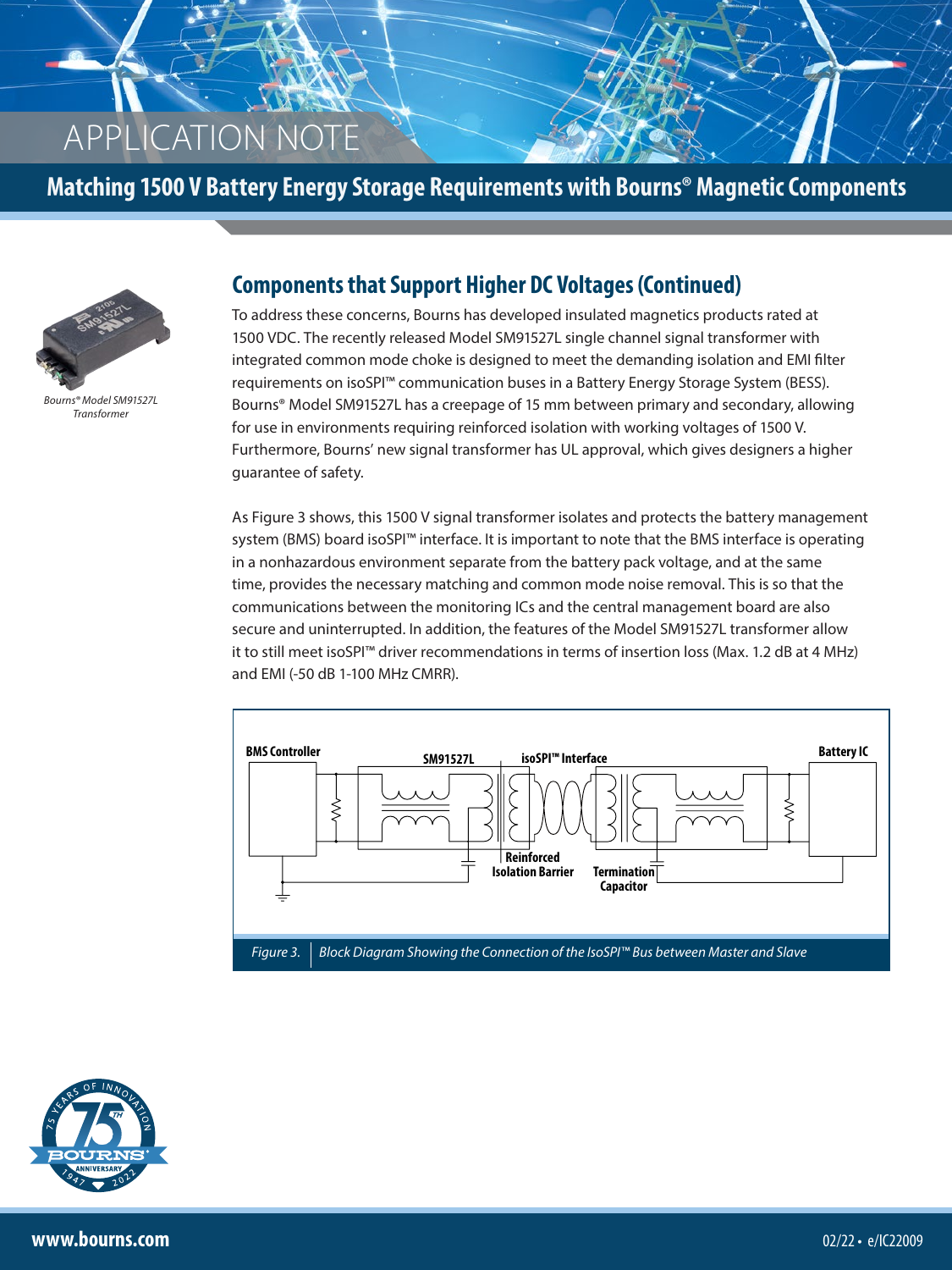**Matching 1500 V Battery Energy Storage Requirements with Bourns® Magnetic Components**



*Bourns® Model SM91527L Transformer*

#### **Insulation Requirements for Transformers Rated to 1500 V**

Transformers with reinforced insulation up to 1500 V must pass tests as defined by IEC 60664 to prove the insulation will survive sudden surges, which could happen on the electricity grid or on the battery pack itself. One of the factors designers need to consider is the type of application as consumer equipment has a particular overvoltage category requirement while industrial equipment may need to be rated to a different category. These categories determine the level of surge testing that is required during qualification. Surge tests are used to primarily check that there is adequate clearance, so that if an event such as a lightning strike were to occur, the gap between the windings on the transformer would not break down and ionize causing a crossover. To be rated at 1500 V for an overvoltage category 2 up to a 5000-meter altitude, the reinforced transformer must be able to withstand an impulse test of 12 kV peak. The Bourns® Model SM91527L can meet the above requirements.

Another series of tests are mandatory for checking the quality of the insulation material itself. Reinforced insulation is checked by applying a DC or AC voltage between the primary and secondary side and measuring the amount of leakage current between the two sides. This is also known as a dielectric test as the permittivity of the insulation material will accumulate charge, which translates into a leakage current. Another name for this test is Hi-POT.

In addition to the Hi-POT test, there is another procedure that is required in systems with working voltages higher than 750 VDC. This procedure puts the transformer through an ageing process using high temperature and humidity. To test ageing, the test consists of ramping up the DC voltage from zero to a value dependent on the working voltage while at the same time measuring the amount of charge in coulombs gathered in the insulation. This test is also known as partial discharge. Bourns performs partial discharge testing as a normal procedure in its manufacturing process to check signal and power transformers rated for systems with working voltages of up to 1500 V.

It has become a requirement to use transformers with reinforced insulation (color red) at the point of entry into networks, especially if the battery management board could be exposed to enable testing and diagnostics by a technician. However, if the racks that hold battery modules are shielded by plastic walls and use transformers for communications in a daisy chain configuration, they will not require reinforced insulation. For this application, signal transformers (color orange) with functional insulation for 1500 V can be used such as the Bourns® Model SM91501ALO transformer, which is also UL listed. This device has two channels instead of one and is suited for placement in the middle of a daisy chain. Hi-POT and impulse tests are still required but the procedure is less severe (4.3 kV DC Hi-POT and 8 kV Impulse).

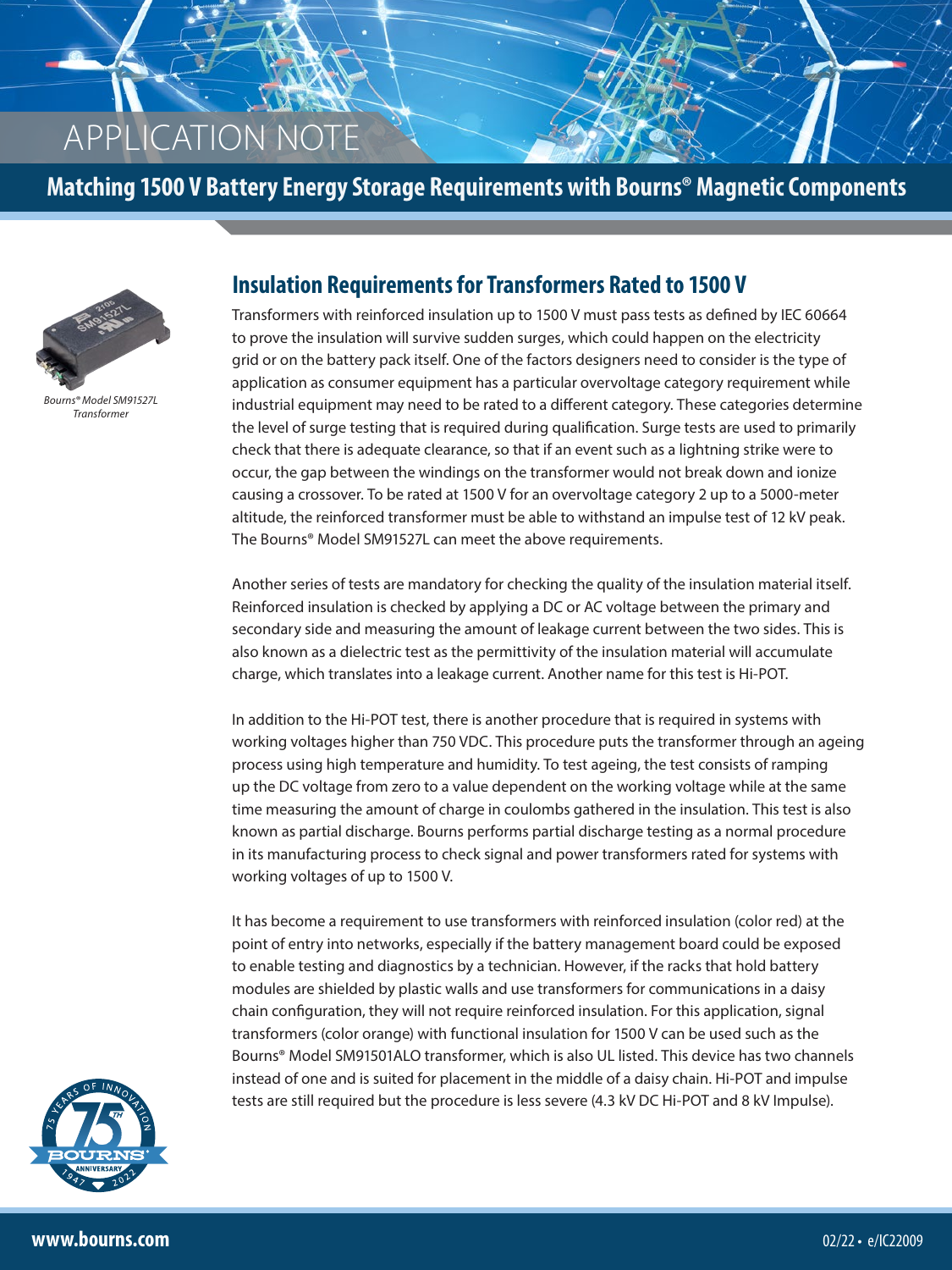**Matching 1500 V Battery Energy Storage Requirements with Bourns® Magnetic Components**



*Bourns® Model SM91527L Transformer*

### **Insulation Requirements for Transformers Rated to 1500 V (Continued)**

Figure 4 illustrates where the reinforced single-channel transformer and the functional two-channel transformer would be located in a 1500 V BESS. The BESS is divided into strings of 50 V battery modules where each is monitored and each has a two-channel functional insulation transformer in the isoSPI™ bus. This configuration enables the string to be protected with the reinforced single-channel magnetics component such as the Bourns® Model SM91501ALO transformer.